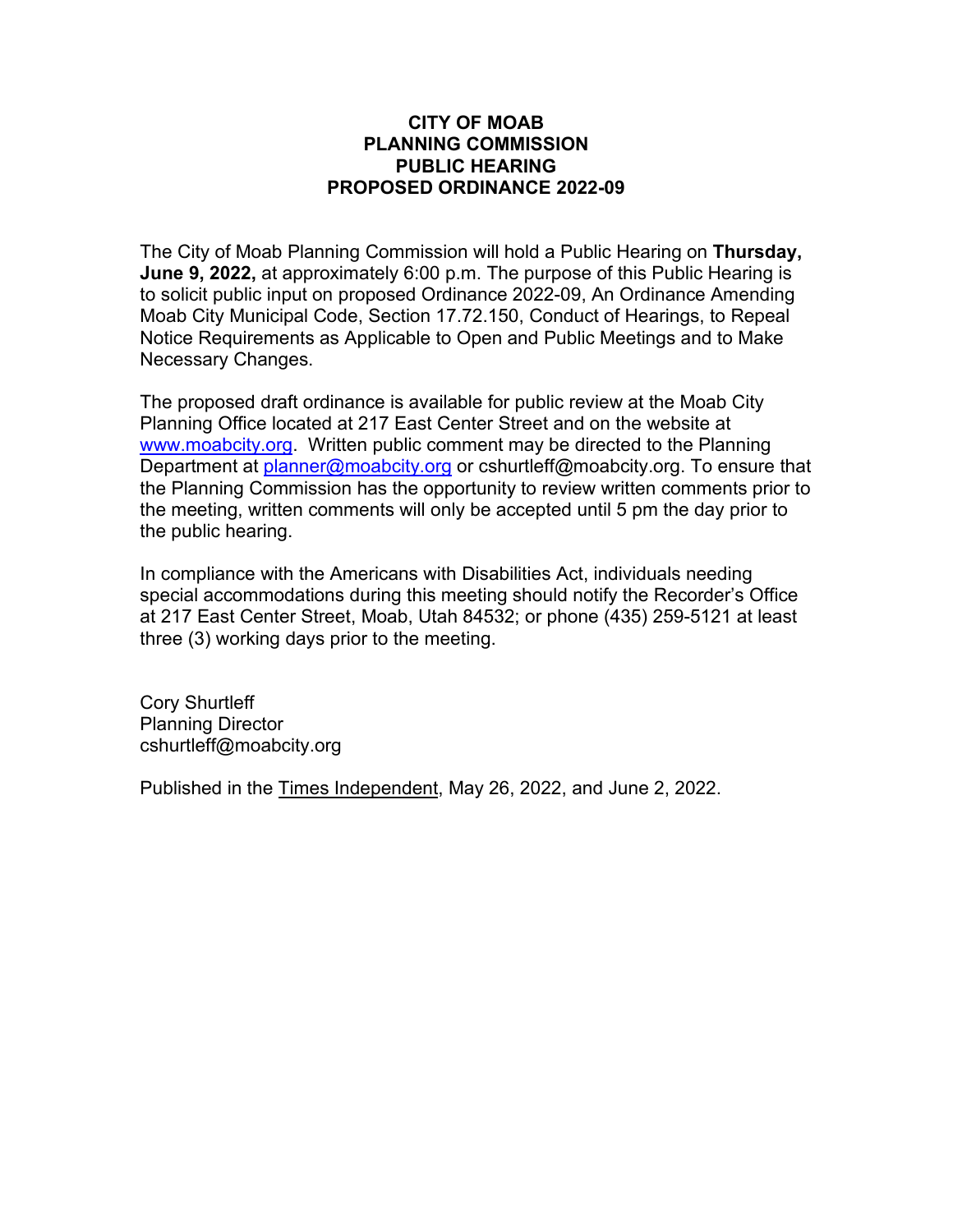## **CITY OF MOAB ORDINANCE 2022-09**

# **AN ORDINANCE AMENDING MOAB CITY MUNICIPAL CODE, SECTION 17.72.150, CONDUCT OF HEARINGS, TO REPEAL NOTICE REQUIREMENTS AS APPLICABLE TO OPEN AND PUBLIC MEETINGS AND TO MAKE NECESSARY CHANGES**

### RECITALS

**WHEREAS** Utah Code Ann. § 10-3-702 authorizes the Moab City Council to pass any ordinance to regulate, require, prohibit, govern, control or supervise any activity, business, conduct or condition authorized by this act or any other provision of law; and

**WHEREAS** Utah Code Ann. § 10-3-707 authorizes the Moab City Council "to revise, codify and compile from time to time" and . . . "to make such changes, alterations, modifications, additions, and substitutions therein as it may deem best to the end that a complete simplified code of the ordinances" . . . ; and

**WHEREAS** Utah Code Ann. § 10-3-703.7 authorizes the Moab City Council to establish administrative proceedings to decide and review certain administrative matters, including appeals of land use decisions rendered by Moab City; and

**WHEREAS** the Moab City Council intends to repeal the requirement that an administrative appeal hearing is subject to the notification provisions of the Open and Public Meetings Act, Title 52, Chapter 4; and

**WHEREAS** the amendments to the ordinance will serve the best interests of the City of Moab and the public to clarify administrative appeal provisions.

**NOW, THEREFORE, IT IS ORDAINED** by the Moab City Council, Moab, Utah, as follows:

1. Title 17. Zoning. Chapter 17.72.150. Conduct of hearings. of the Moab Municipal Code is hereby amended:

#### **17.72.150. Conduct of hearings.**

A. All hearings shall be conducted in a quasi-judicial manner and be recorded at the expense of the city. The hearing officer shall conduct and regulate the course of control-the hearing, administer oaths, and obtain full disclosure of relevant facts so as to afford all the parties reasonable opportunity to present their positions receive all evidence. Any interested party may offer evidence in the form of live testimony or by providing documentary or other forms of evidence. The Utah Rules of Evidence shall not apply; however, the hearing officer has discretion to exclude from consideration any evidence which is deemed to be immaterial, irrelevant, or unreliable. The hearing officer may not exclude evidence solely because it is hearsay.